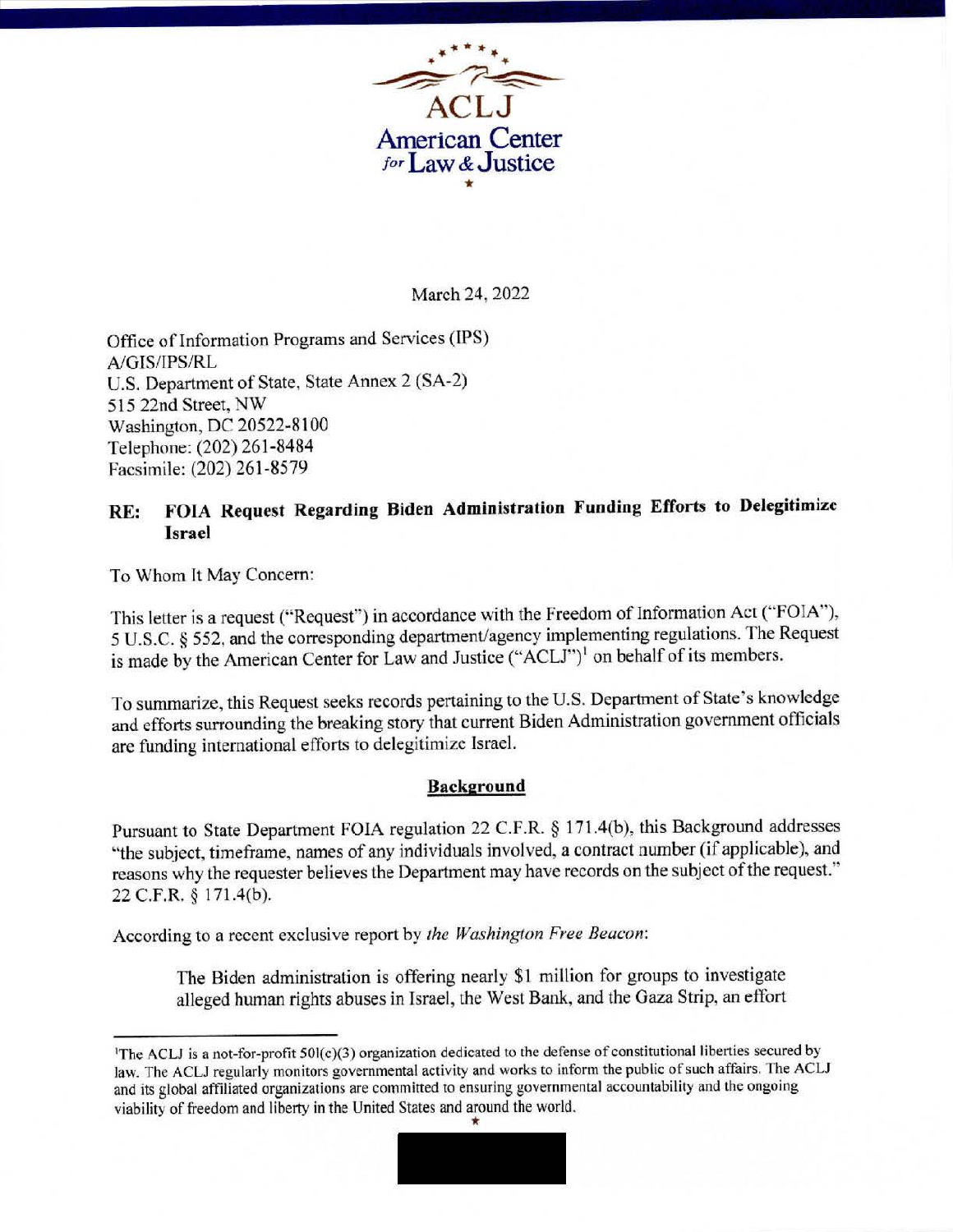that will delegitimize Israel, according to sources who spoke to the Washington Free Beacon. 2

### Further:

The State Department's Bureau of Democracy, Human Rights, and Labor (DRL) is soliciting nonprofit groups to apply for grant money up to \$987,654 to "strengthen accountability and human rights in Israel and the West Bank and Gaza," according to a grant notice first posted onlinc in mid-February.

Groups applying for the grant money will investigate alleged crimes inside Israel and these territories and "collect, archive, and maintain human rights documentation to support justice and accountability and civil society-led advocacy efforts, which may include documentation of legal or security sector violations and housing, land, and property rights," according to the State Department.

Israel's defenders on Capitol Hill expressed outrage over the program and said the Biden administration is helping fund international efforts to delegitimize Israel and boost the anti-Semitic Boycott, Divestment, and Sanctions movement. The grant is also fueling concerns about the Biden administration's relationship with Israel and its hiring of officials who have been critical of the Jewish state.

"This is disgraceful," Sen. Ted Cruz (R., Texas) told the Free Beacon. "The Biden administration wants to use American taxpayer money to subsidize the international NGO campaign to demonize and isolate Israel, which then serves as a basis for anti-Semitic efforts to boycott and wage economic warfare against Israeli Jews. Congress did not appropriate funds for this purpose and has repeatedly condemned such campaigns."

The State Department, Cruz said, "should immediately cancel this program and investigate how it was approved. "<sup>3</sup>

The grant notice provides:

Program activities should focus on enabling independent civil society in Israel and the West Bank and Gaza to: collect, archive, and maintain human rights documentation to support justice and accountability and civil society-led advocacy efforts, which may include documentation of legal or security sector violations and housing, land, and property rights; understand and access the forums and processes

<sup>&</sup>lt;sup>2</sup> Adam Kredo, *How the Biden Administration Is Funding the Effort To Delegitimize Israel*, WASH. FREE BEACON (Mar. JO, 2022), https://freebeacon.com/biden-administration/how-the-biden-administration-is-funding-effort-todelegitimize-israel/.

s *Id*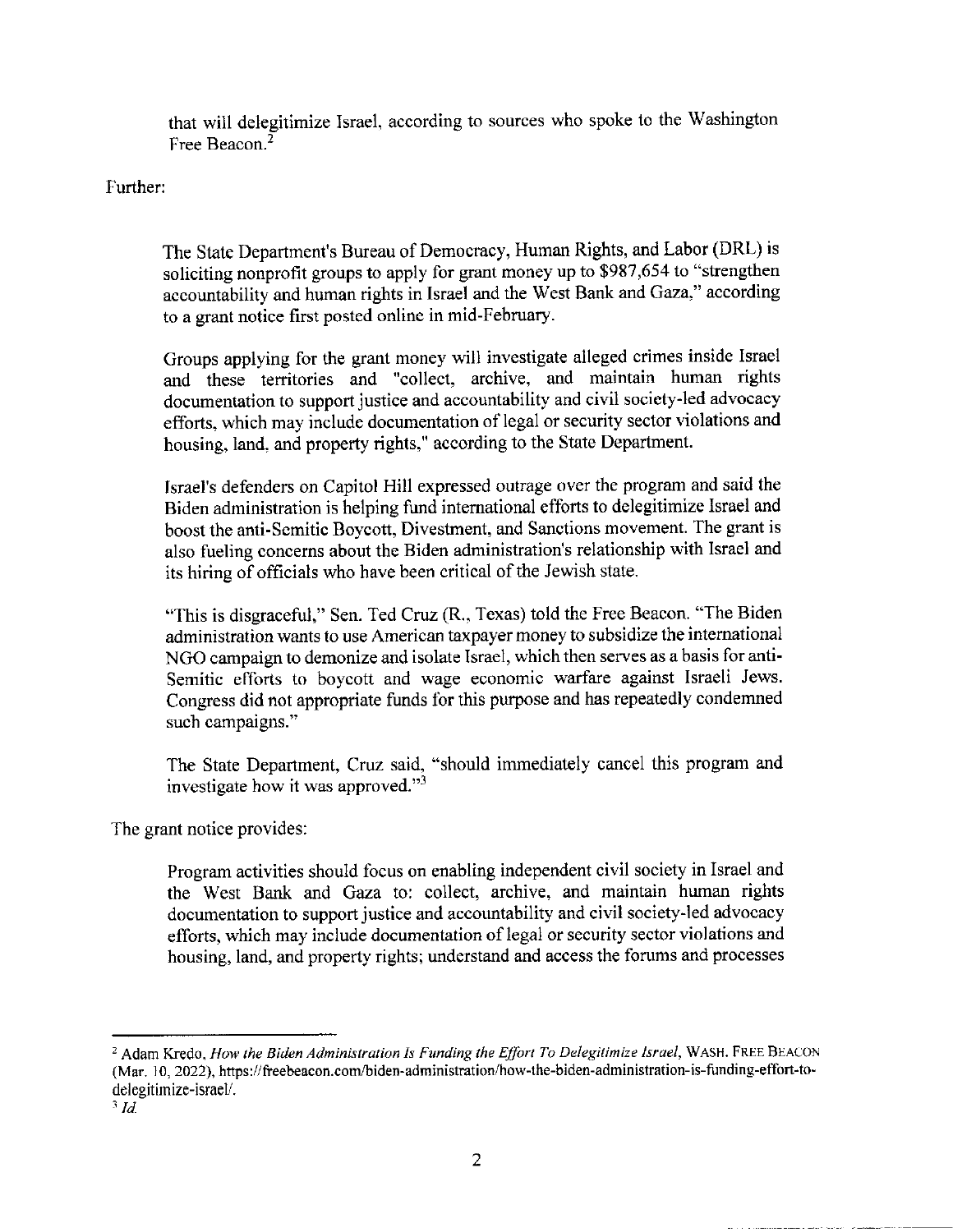available to take meaningful action in pursuing truth, accountability, and memorialization; *and/or provide psychosocial support to survivors of atrocities.* **<sup>4</sup>**

The State Department's grant notice provides the following details:

United States Department of State Bureau of Democracy, Human Rights and Labor (DRL) Notice of Funding Opportunity (NOFO): DRL Strengthening Human Rights and Accountability in Israel and the West Bank and Gaza

This is the announcement of funding opportunity number SFOP0008613

Catalog of Federal Domestic Assistance Number: 19.345

Type of Solicitation: Open Competition

Application Deadline: 11:59 PM EST on WEDNESDAY, APRIL 13, 2022

Total Funding Floor: \$493,827

Total Funding Ceiling: \$987,654

Anticipated Number of Awards:  $1 - 2$ 

Type of Award: Grant or Cooperative Agreement

Period of Performance: 18 - 36 months

Anticipated Time to Award, Pending Availability of Funds:  $5 - 7$  months<sup>5</sup>

# **Records Requested**

For purposes of this Request, the term "record" means "any information" that qualifies under 5 U.S.C.  $\zeta$  552(f), and includes, but is not limited to, the original or any full, complete and unedited copy of any log, chart, list, memorandum, note, correspondence, writing of any kind, policy, procedure, guideline, agenda, handout, report, transcript, set of minutes or notes, video, photo, audio recordings, or other material. The term "record" also includes, but is not limited to, all relevant information created, stored, received or delivered in any electronic or digital format, e.g., electronic mail, instant messaging or Facebook Messenger, iMessage, text messages or any other means of communication, and any information generated, sent, received, reviewed, stored or located on a government *or private* account or server, consistent with the holdings of *Competitive* 

<sup>4</sup> U.S. State Dep't, "DRL Strengthening Human Rights and Accountability in Israel and the West Bank and Gaza," available at: https://www.state.gov/drl-strengthening-human-rights-and-accountability-in-israel-and-the-west-bankand-gaza/ (emphasis added).

*<sup>5</sup> /d*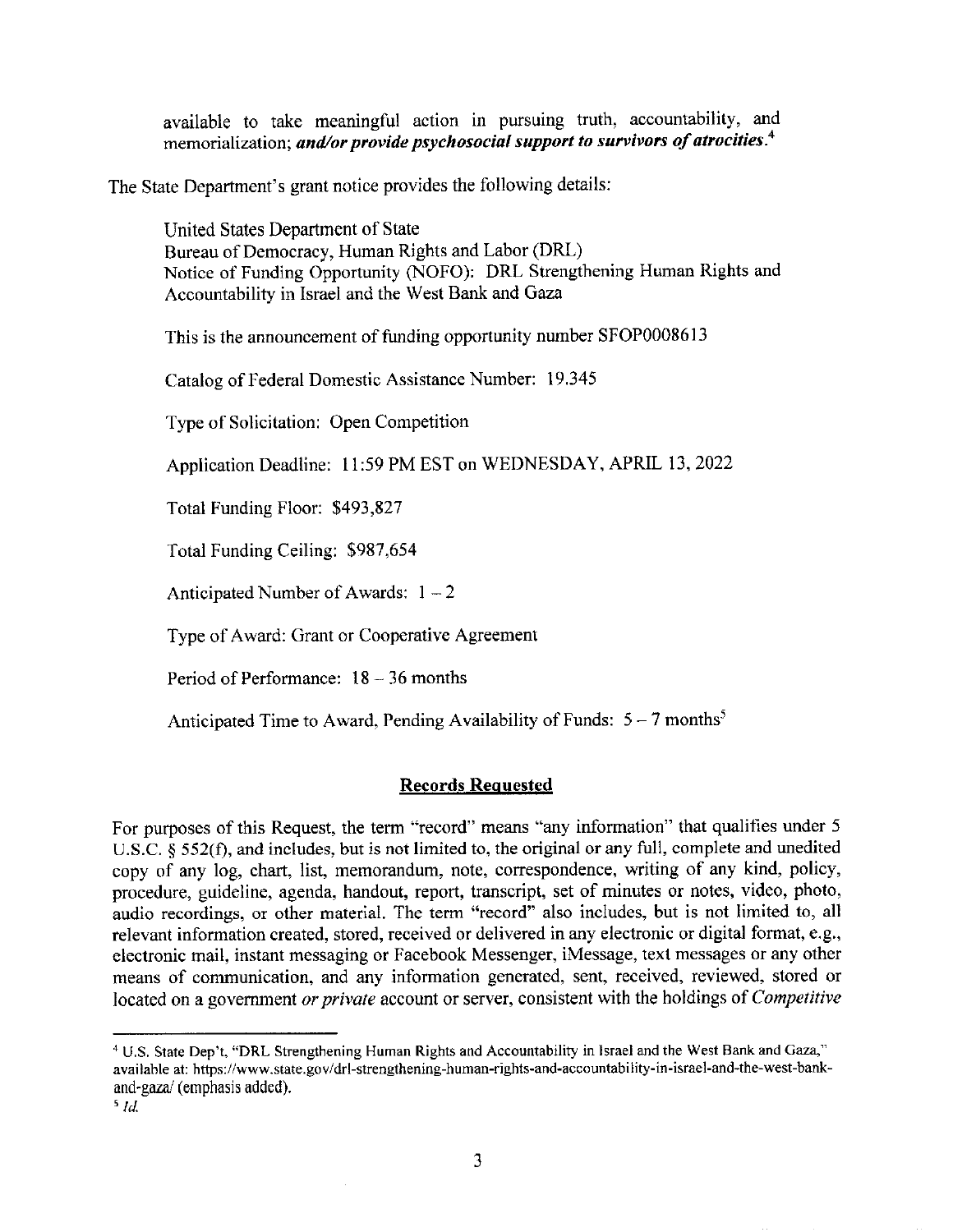*Enter. Inst. v. Ojfice of Sci. & Tech. Policy,* 827 F .3d 145 (D.C. Cir. 2016) (rejecting agency argument that emails on private email account were not under agency control, and holding, "If a department head can deprive the citizens of their right to know what his department is up to by the simple expedient of maintaining his departmental emails on an account in another domain, that purpose is hardly served.").

For purposes of this Request, the term "briefing" includes, but is not limited to, any in-person meeting, teleconference, electronic communication, or other means of gathering or communicating by which information was conveyed to one or more person.

For purposes of this Request, the term "DOS official" includes, but is not limited to, any person who is (I) employed by or on behalf of the DOS, any Mission of the United States, or any Delegation of the United States, in any capacity; (2) contracted for services by or on behalf of the DOS, any Mission of the United States, or any Delegation of the United States, in any capacity; (3) appointed by the President of the United States to serve in any capacity at or within the DOS, any Mission of the United States, or any Delegation of the United States; or (4) any such person's staff, agent or employee; all without regard to the component, bureau, or office in which that person serves.

All requests seek records which include, but are not limited to, any record located on backup tapes, archives, any other recovery, backup, storage or retrieval system, DOS electronic mail or message accounts, non-DOS electronic mail or message accounts, personal electronic mail or message accounts, DOS servers, non-DOS servers, and personal servers, as well as any electronic mail or message carbon copied to agency account recipients, any electronic mail or message carbon copied to non-agency account recipients, any electronic mail or message forwarded to agency account recipients, any electronic mail or message forwarded to non-agency account recipients, and attachments to any electronic mail or message.

For purposes of this Request, all sources, documents, letters, reports, briefings, articles and press releases cited in this Request are incorporated by reference as if fully set forth herein.

## **For purposes of this Request, and unless otherwise indicated, the timeframe of records requested herein is January 20, 2021, to the date this request is processed.**

Pursuant to FOIA, 5 U,S,C. § 552 *et seq.,* ACLJ hereby requests that the DOS produce the following:

**I. All records, communications between any DOS official within the Secretary's Office (S), the Deputy Secretary's Office (D), the Chief of Staff's Office (COS), or the Bureau of Democracy, Human Rights, and Labor (DRL), on one hand, and Sarah Margon, who has been nominated to head the Bureau of Democracy, Human Rights, and Labor (DRL), on the other hand, regarding the grant notice described above.** 

2. **All records, communications or briefings created, generated, forwarded, transmitted,**  sent, shared, saved, received, or reviewed by any DOS official within the Secretary's Office **(S), the Deputy Secretary's Office (D), the Chief of Staff's Office (COS), or the Bureau of**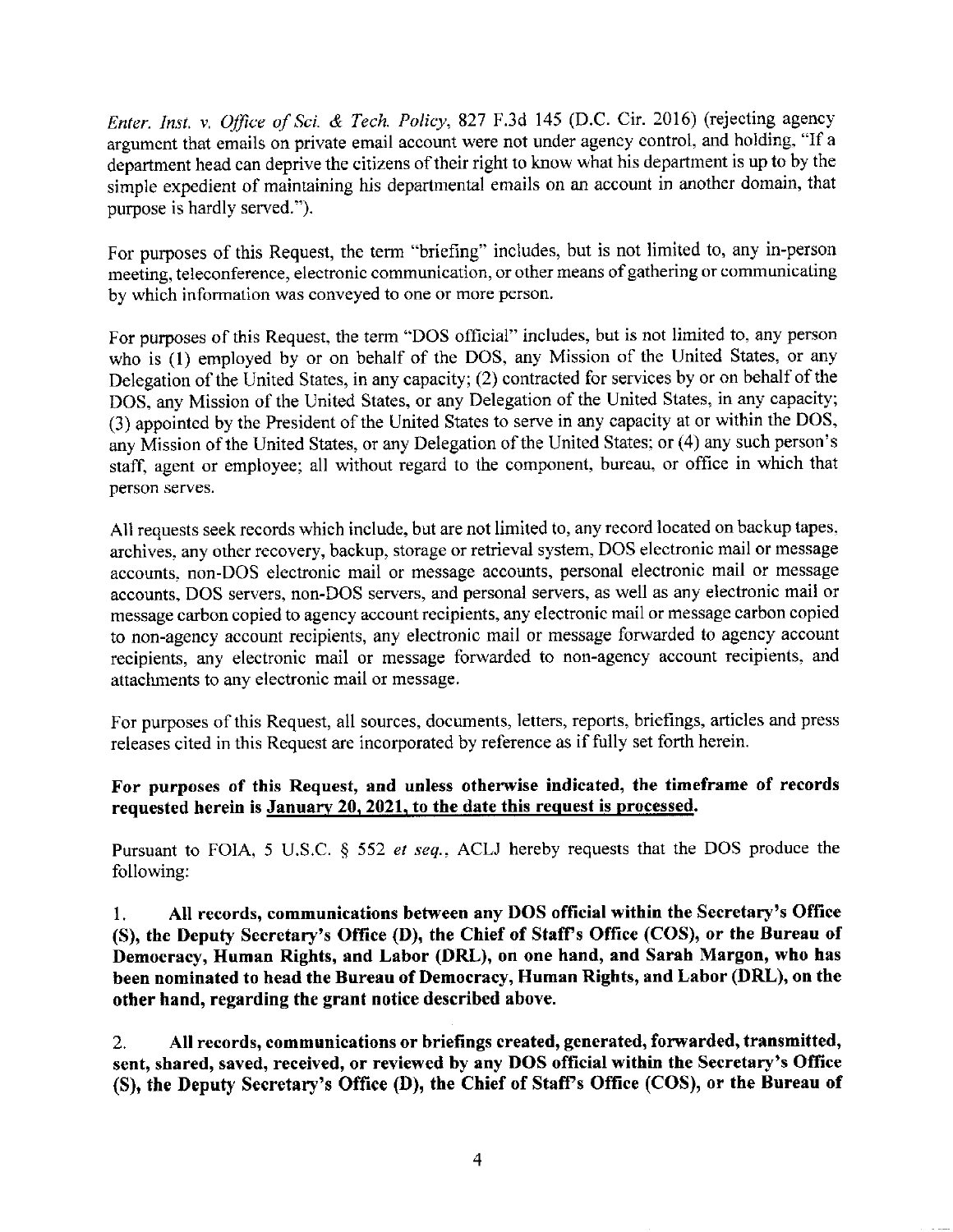Democracy, Human Rights, and Labor (DRL), involving or regarding Sarah Margon, who bas been nominated to head the Bureau of Democracy, Human Rights, and Labor (DRL), regarding the grant notice described above.

3 All records, communications or briefings created, generated, forwarded, transmitted, sent, shared, saved, received, or reviewed by any DOS official within the Secretary's Office (S), the Deputy Secretary's Office (D), the Chief of Staff's Office (COS), or the Bureau of Democracy, Human Rights, and Labor (DRL), involving or regarding the grant notice described above.

4. All records, communications or briefings created, generated, fonvarded, transmitted, sent, shared, saved, received, or reviewed by any DOS official within the Bureau of Near Eastern Affairs (NEA), involving or regarding analyzing or approving the grant notice described above.

5. All records, communications or briefings created, generated, forwarded, transmitted, sent, shared, saved, received, or reviewed by any DOS official within the Bureau of Democracy, Human Rights, and Labor (DRL), involving or regarding who first proposed the grant notice described above to the State Department and/or where the content of the grant notice was first obtained by or developed within the State Department.

6. All communications or records transmitted between any DOS official or employee within the Secretary's Office (S), the Deputy Secretary's Office (D), the Chief of Staff's Office (COS), and the Bureau of Democracy, Human Rights, and Labor (DRL), regarding the grant notice described above and/or the content, substance, or goals outlined in the grant notice described above.

# **CONCLUSION**

If this Request is denied in whole or in part, the ACLJ requests that, within the time requirements imposed by FOIA, you support all denials by reference to specific FOlA exemptions and provide any judicially required explanatory information. including but not limited to. a *Vaughn* Index.

Thank you for your prompt consideration of this Request. Please furnish all applicable records and direct any responses to:

Jordan Sekulow, Executive Director Benjamin P. Sisney, Senior Litigation Counsel John A. Monaghan, Senior Litigation Counsel American Center for Law and Justice